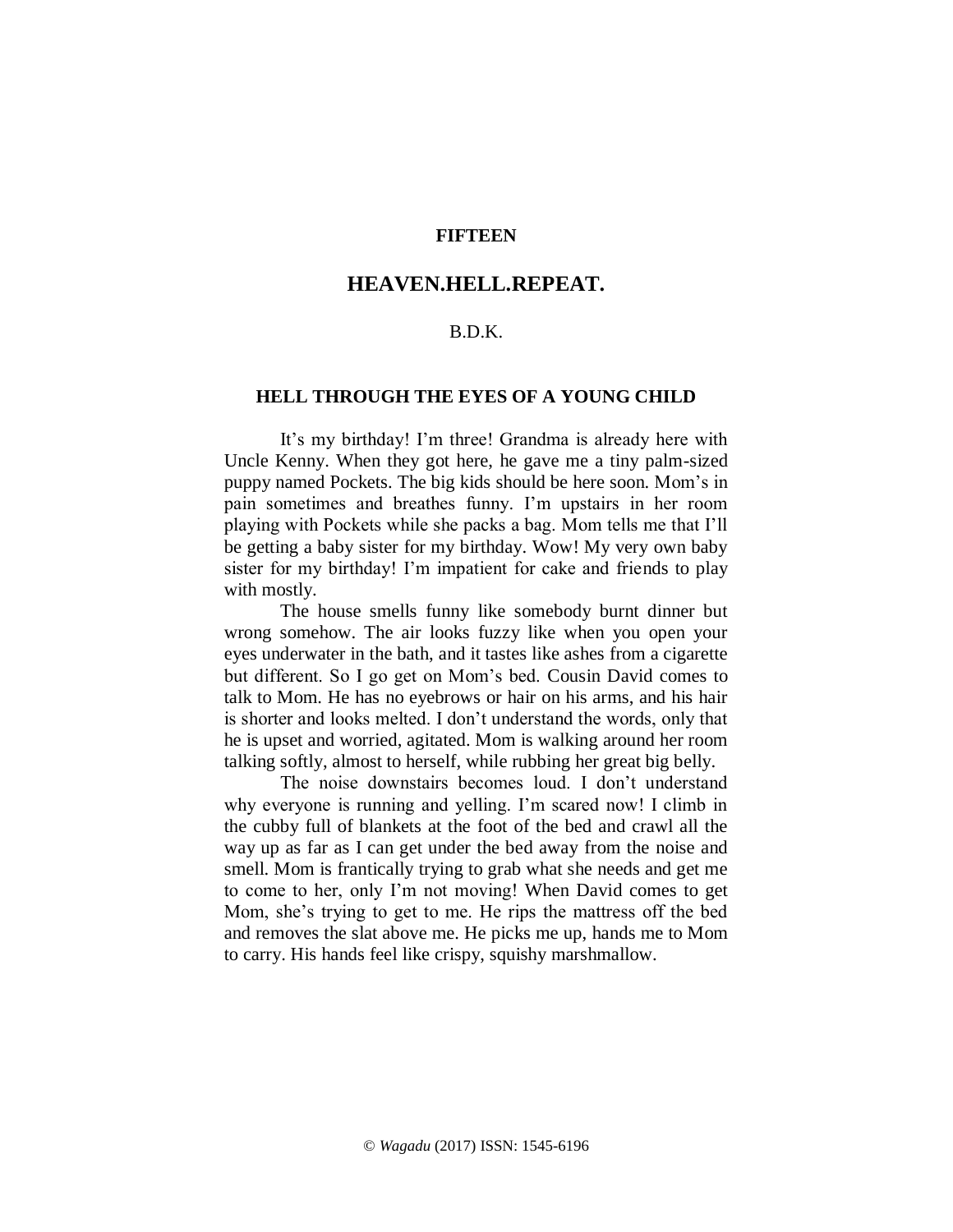When we get to the top of the stairs, Grandma is at the bottom by the front door facing us. I launch off Mom's belly into Grandma's arms and knock us out the front door.

We're outside in the snow. David looks funny. His clothes are burning now with flames licking the last of his hair away. His face is melty like wax and sounds like meat frying. They throw him into a body-sized snow drift to put him out. Now his melty face has a crispy look like burnt ham. I didn't get a baby sister for my birthday, and I lost my house.

#### **MY BABY, MY SISTER**

My sister's my baby even if she didn't come on my birthday. Sometimes she stops breathing (born blue because she was three weeks late); if there is a loud/sharp sound I have to put her mask on and turn on the big green bottle. She is a short, fat version of me with blonde hair and blue eyes. I like to feed her, but it's hard to change her diaper or clothing because she wiggles a lot and is heavy. Mom can't be bothered! Ever!

Six generations of women live together with their spouses and children. There is a big party, a chaotic family gathering, and all us kids are trying to stay out of the way. Kenny, who has Fetal Alcohol Syndrome, and my sister are having trouble breathing, so I take them and their blankets outside away from the smoke; a 1976 party equals drugs, alcohol, and public sex. I curl up around them using the corner of the stairs and the porch as a windbreak, and then using their blankets to keep them warm. I look up and everyone is gone. The lights are all off and the door's locked. I can't get us back in. I'm terrified! They've never left us alone like this!

### **BOILING IN SEYMOUR, TEXAS**

We, the whole clan, have moved to a house just outside Seymour, Texas, and Dad and Uncle Bruce are fixing the hot water heater when I go to give my sister and me a bath. Both knobs are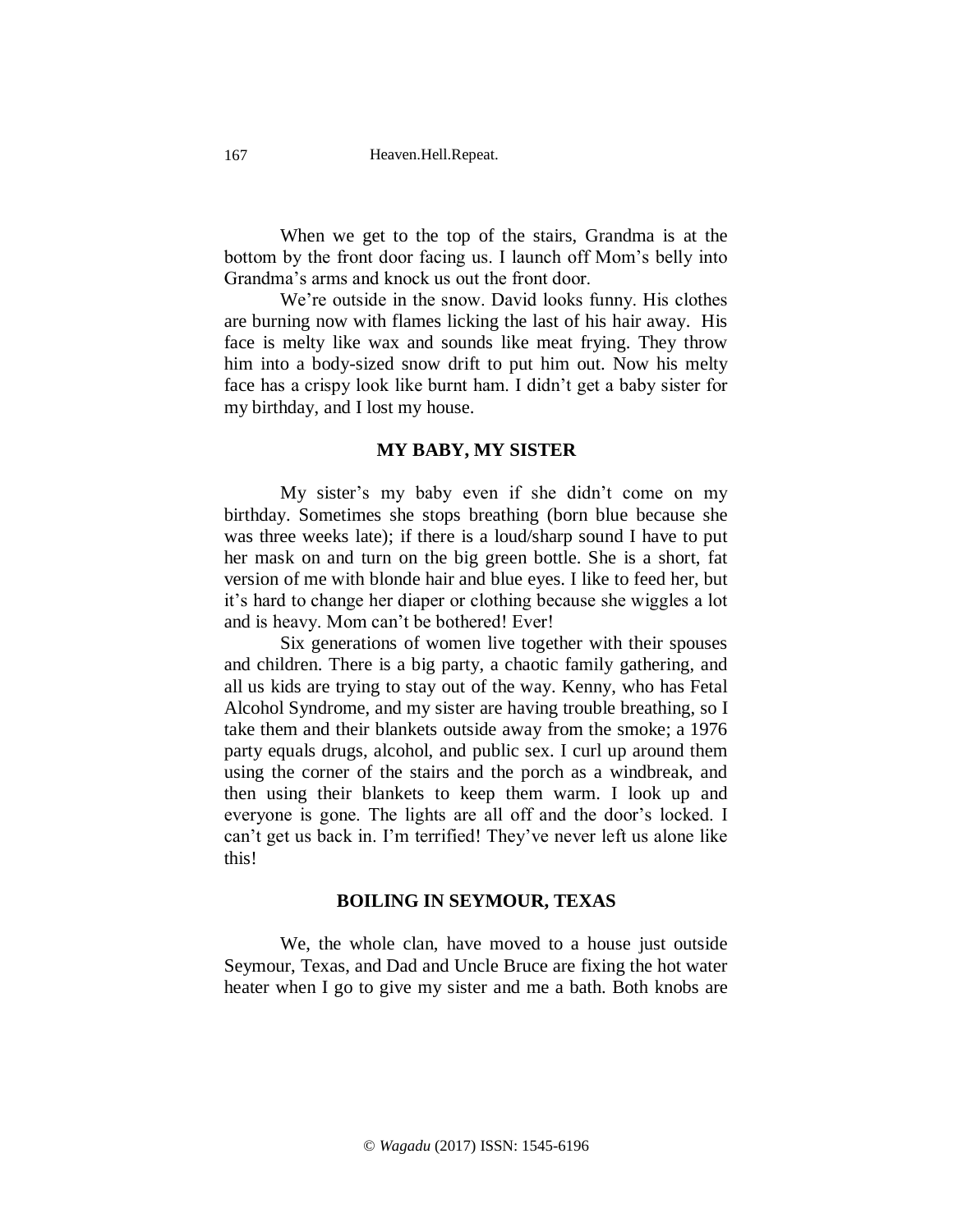on full when I strip us and put her in the claw-foot tub. She stood on my shoulders so that, as I stood, she could climb in over the edge. I get in, too, and find the water to be too warm. I try to turn off the knobs but can't. The water is too hot and it hurts! I scream for each of my parents in turn while trying to get my sister out of the water. I manage to get out and try to pull her out, only she's too heavy. Finally, they come to our blood-curdling screams. I am burnt, an ugly red from my waist down. My sister is an ugly red, turning to blisters over half of her little body.

 We ride to the hospital with my sister laid across Mom's lap facedown screaming in pain. When we get to the emergency room, a nurse I know helps me feel better while my sister is taken away somewhere. Dad takes me home and I can't see my sister for a long time. When I get to see her she is laying on her stomach, with her little blister-covered butt in the air, sleeping. Mom says, "she's knocked out so she doesn't feel the pain." I'm crying hard as Dad takes me home. "This is my fault!" I think. When we are all home again, it's time to move. I lose Pockets somewhere along the way. I cried.

#### **SUMMER FUN AND FAMILY**

Summer is great! Boys are mean! Well, Kenny is sweet, but he's slow. I learn stuff and he copies me. Aunt Colleen is pretty and such a girl, always clean and prissy with her dolls out by the little pool under the clothesline in the backyard. My sister is tiny in her little cradle. My cousins Jimmy and Joey are old, but George is as old as Kenny and I'm almost that old. They are always mean! They hit hard when I don't run fast enough after telling them, "No, I don't want to!" I didn't really mind popping paint cans for the marbles and being better at not getting paint on me than they were. I like playing "king of the hill" at the gravel pit at the end of our street. If I can get a head start and run fast enough, the pottery shop a little past the pit is a safe place for me to hide from the boys. There is a small bat by the door of the shop; the owner says I can have it to protect myself from the boys. Some of the games they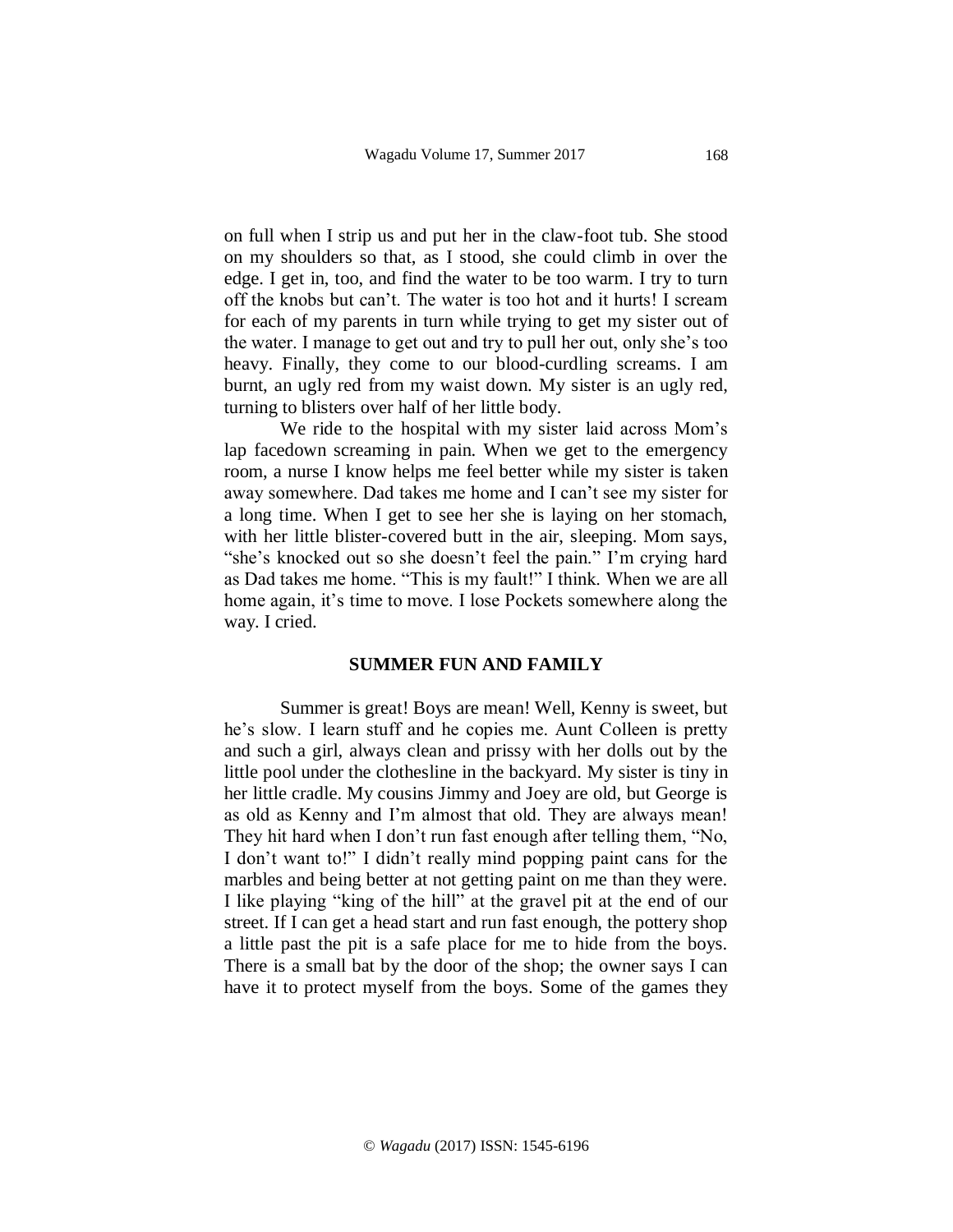taught me weren't nice, but when I would get totally away they made my sister cry, so I learned how to tell when I had to let them catch me. I taught Kenny how to use my little bat, too, so the older ones would leave him alone.

# **PURGATORY IN ALBUQUERQUE, NM**

We now live in an orphanage away from our family. They have even separated my sister from me. We sleep in cribs on opposite sides of a short wall that I climb over every time she cries. I get in trouble for this because that is the baby area and I'm not a baby anymore. They don't understand. I have to make sure she is all right. I can't keep her safe if I'm not there. These stupid people never listen. I'm not going anywhere without my sister. They keep sending me to foster homes alone. Why aren't they listening? I can't live without my sister. When they take me to their homes without her, this pretty little blond-haired, blue-eyed girl walks in the front door, but when they leave me alone in this new house, it all changes. I start screaming and cussing (words no four-year-old should know), throwing everything that comes to hand, including myself, all over the place.

In one such house, the man of the house suffers a heart attack while I am throwing my fit. I am picked up by the orphanage as the ambulance arrives to help him. I felt guilty because I never want to hurt people, but I couldn't help it. I can't live without my sister. It's fall and I'm finally old enough to go to school for a couple of days each week. I ride on a little bus with mostly older kids to a special school where I only see other kids from the orphanage, or kids who also want a new home. I meet my counselor, Julia, and talk to her about all the important stuff – being hurt and abandoned by our parents, how important my sister is to me. Sometimes we talk about me getting a new family, too.

Once, my birth mother Margie and her new husband Charlie showed up at the front door. It was the only time I actually saw and talked to them. This unexpected traumatic visit from her triggers my run response. A few days later, I walk out the front

169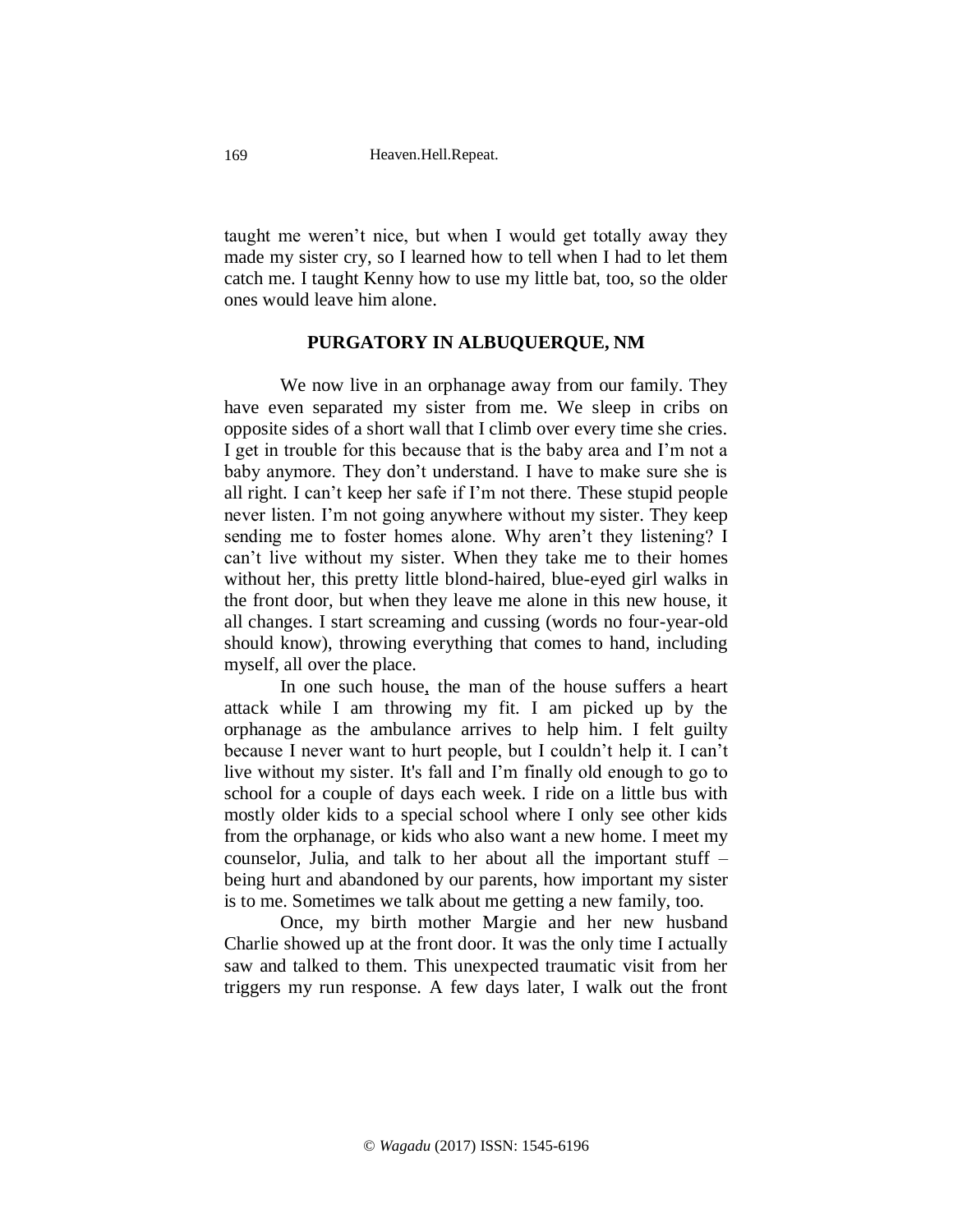door unattended and walk all the way to the mailbox at the end of the block. I can't really leave without my sister though, so instead I take the mail back to the office. After this, Julia becomes the first person to understand that I can't live without my sister.

At the orphanage, all of us older kids have begged to go out to watch the rising of the huge, orange harvest moon. There's a man singing on the other side of the fence and teaches us all pieces of the song. Later, he helps us organize a successful Halloween carnival in that same yard. They have put a huge tree with lots of lights and ornaments up next to the fireplace in the big kid area. One night, we all get to sit around the tree and sing Christmas songs with all the lights out, watching the fire burn and the tree lights twinkle. All I want for Christmas is to share this with my sister.

## **SOMETHING LIKE HEAVEN, MAYBE**

I turn five before my new parents, the Martins, come to pick up my sister and me from the orphanage. We get on a plane and fly back to Texas to be part of their family. Mom shows me how all the houses and things get smaller and toy-like as we get higher into the cotton candy clouds. I had met my Mom, Bobbie, at church a year or so earlier. She gave me my first constructive/instructive spanking and talked to me, not through or at me. I'm happy she wants to be our Mom. My sister will be safe here!

My sister and I have our own rooms with big soft beds with lots of warm blankets, clean clothes that fit and our very own bathroom to take a bath in anytime Mom can run water for us. Cinnamon and Skipper are our dogs, and behind an electric fence (ouch! it bites) are Penny, Taffy, and Hope—our Palomino horses that we will learn to ride. There's a front yard and backyard to play on any time we want. I get to help wash dishes and fold clothes and clean my room, so I can find all my stuff by myself. Best of all, our new Mom and Dad pay attention all the time!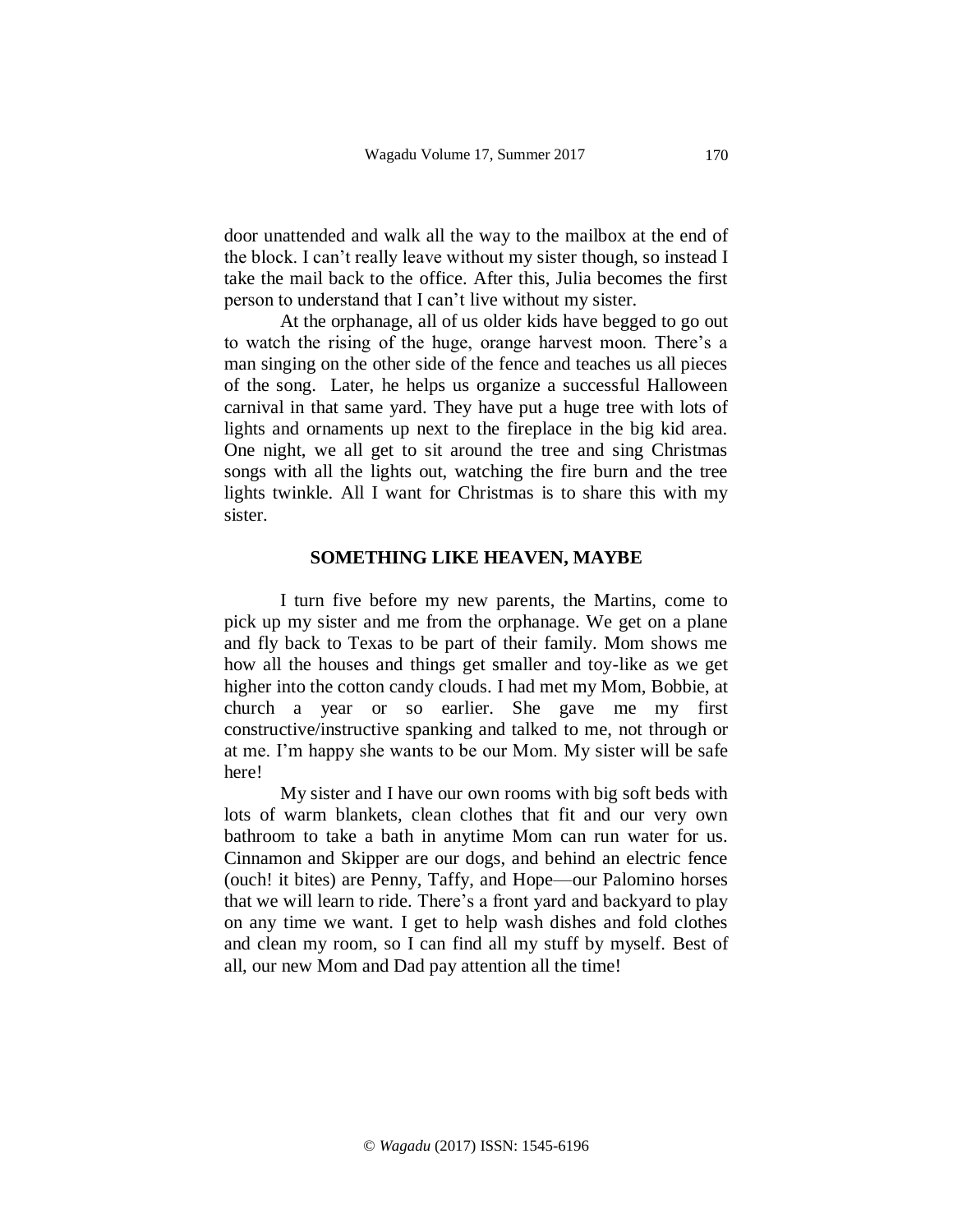#### **HEAVEN MAYBE, BUT STILL BURNING**

Despite the history with my birthparents, I grew up with both families. I talked to Dad every time he called, however sporadic that may have been. I go to school with Kenny sitting across the room and Colleen up the hall in her grade. Grandma lives with her sister Aunt Mabel a block from the school, but at the end of my second grade year, Grandma moves to Aunt Cindy's in California with Colleen and Kenny. This made a rough year downright hard. I had been on my way from school to the daycare where my sister was when I got hit by the car that my best friend's Aunt was driving. I lost my life from the damage done, but I told God, "I'm not done. My sister is there, I need more time." So back I came to watch her grow.

 I'm not quite thirteen and my Dad is dead, so his baby sister, who I'm named after, calls to say. So many questions about who I am, and there is no one who truly understands the need I have to know why I am the way I am. I'm lost and angry and hate my sister almost as much as I love her. I've had counselors to help explain, but no one who truly understands the pain. I sleep odd hours, if at all. I start smoking and running away. My heart is broken and I feel to blame. I make attempts to die by my own hand; only to find life is still too precious to leave at this time.

 Margie is found, so I go to visit, asking my questions and making my plea, only to find that she never loved me and never wanted my sister. We were always in her way because Dad always did love me and Margie's jealous. I'm grieving the loss of my Dad, but they think I'm crazy. I'm sent to Wichita Falls State Hospital to find a fix. I'm put on meds, which I hate; they make me feel fuzzy and numb, out of control. I didn't take them like I should. There, I meet and became fast friends with Barbie. She understands my pain, and that helps me more than the meds.

 One evening after coming home from the hospital, I climb out of the shower and my sister wants to play, climbing on my back before I'm even dry. I grab the back of her head throwing her over my shoulder. This is my first black rage. When I see her at the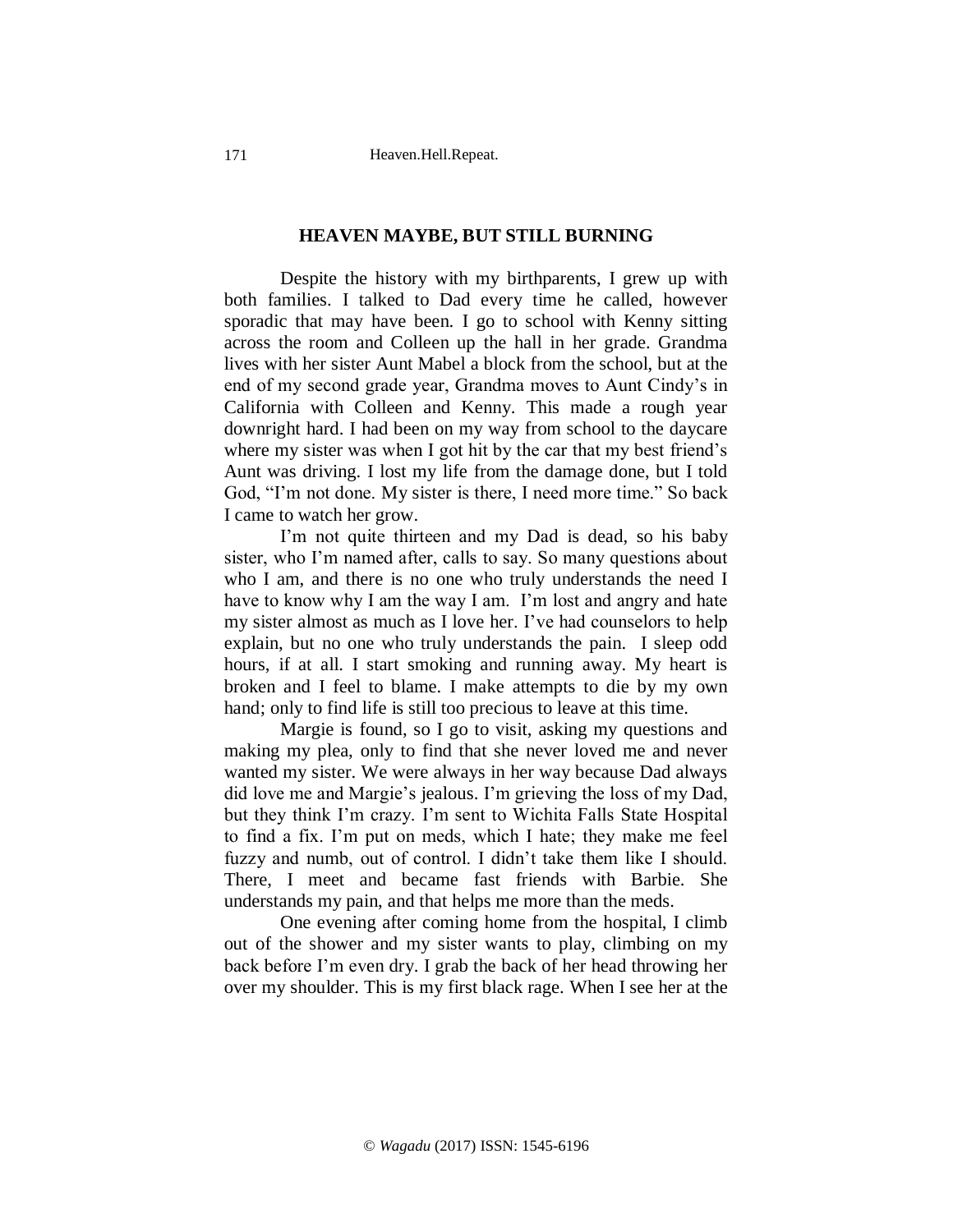breakfast table the next morning, I'm truly afraid. Looking at her black and blue face and the fear in her eyes. I'm told it took Mom, Dad, and my brother Ken to pull me away. I love her so much. How can I do this to her? She is the only thing I live for. I decided that night to do whatever it takes to protect my angel from the monster in me.

### **RUNNING FROM THE DEVIL**

Truant from school, stealing Dad's truck, running away several times and finally cussing at a judge gets me sent to Corsicana Residential Treatment Center for incarceration. During the summer I was sixteen, Granddaddy Walls (Mom's dad) died. I saw him in the ICU but couldn't say goodbye. Barbie committed suicide to escape the abuse from her father just after that.

 I am released to a halfway house in Ft. Worth right before the school year started. At seventeen, I hitchhiked across North America looking for a man to love me and make me his wife so we could make a family. Instead, I found a profession as a stripper, since it was the body they loved and not me.

 Kenny was living north of Casper and invited me to live with him. Greg (who owns the house) is best friends with Jamie and helped me turn the North Forty bar into a weekend strip club. We started at three nights, Thursday, Friday and Saturday after 6 pm since it was a family-friendly establishment during the day.

 New Years Day 1993, we are cleaning up the mess in a bar from the night before when the local Vietnam Vets Biker Club, Casper Chapter, comes in for drinks. Jamie and I were dared to get married by his friends who paid for our license and my dress. Doc, the Chaplain, offers to marry us the very next day right at the bar. So the next morning, we got the license and Jamie left me at the bar so I could get ready. I was given an antique wedding dress high collar, long sleeves, tiny buttons all down the back, and tiny blue earrings I borrowed from a friend's girlfriend. I use the liquor closet to get ready.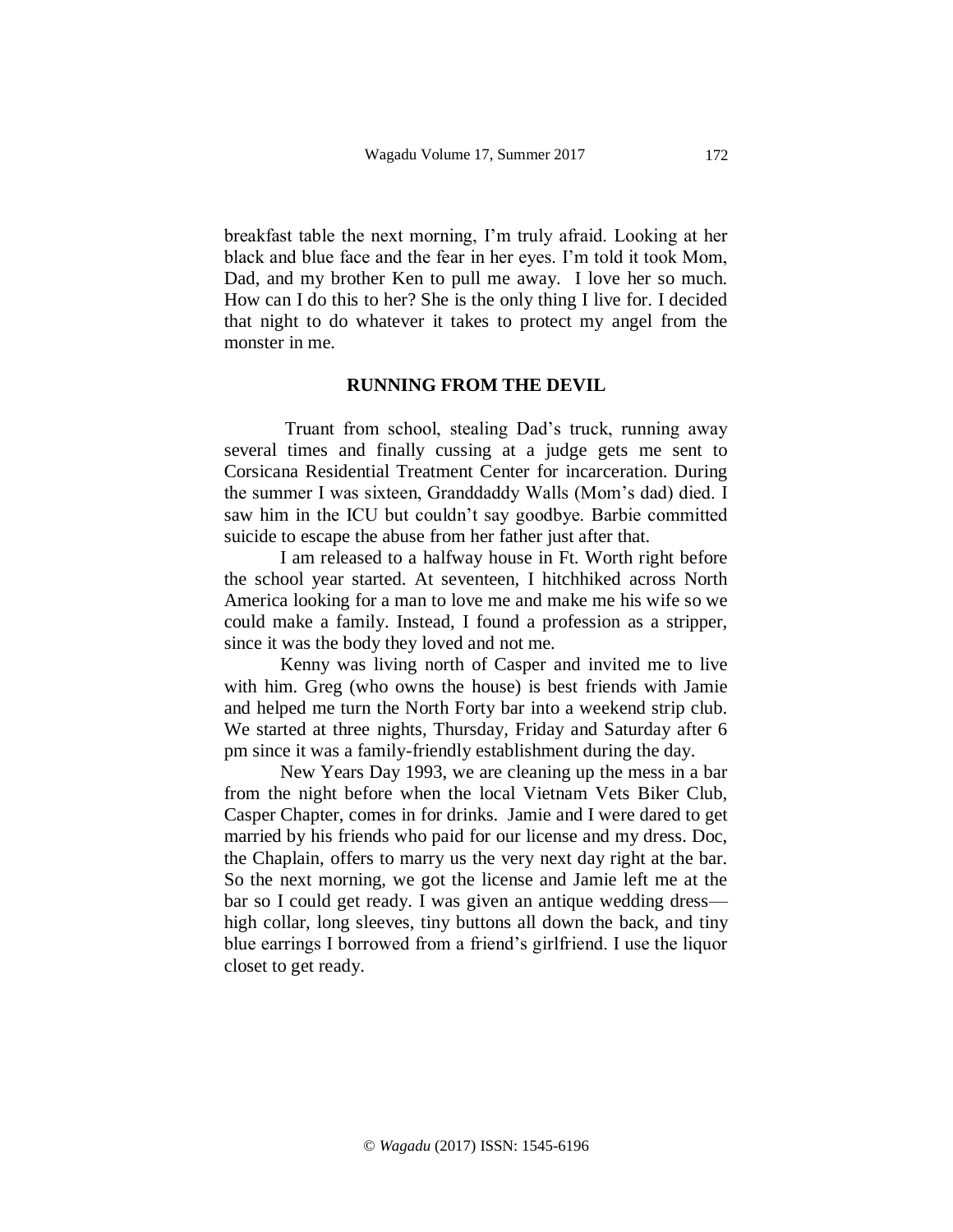When it's time for me to walk to him, "Brandy You're a Fine Wine" is on the jukebox, and I only make it to the handle of the open door. "I'm walking, I'm walking but my feet won't move!" I say as Brian, a friend of ours, picks me up and carries me to the stage where Jamie is waiting dressed in his leathers.

 Love, Honor and Cherish, there is no wedding ring, so I use my husband's pewter ring with bat insignia instead. At 6:23 p.m. we are married and at 6:45 the bash begins! What a party it is! Before long, I'm out of my wedding dress and on the stage wearing the red negligee my boss gave me as a wedding gift. He gets so trashed we can't consummate our marriage for three days. This is how our marriage begins.

When I show him to Margie, she cringes in fright to see that I married my father, only twenty years younger. This meeting created our first serious break. The first night of our marriage, we slept in different towns. Six months in, I'm as pregnant as I am married, only to find that he doesn't love me enough to stay true to our vows. He's already invited his ex-girlfriend to come live with us, and I've already kicked her and her three sons out of my house. His vows meant nothing to him, since she spent her nights in my bed, too.

Six months in and he can't stand me and kicks me out, so off to New Mexico I hitchhike, alone. To Margie I run since Charlie is there and Mom doesn't believe I'm married or pregnant. Charlie is real. He loves me like a true dad should. He makes life seem so doable even as a single parent.

 I let my husband come home to our daughter, K.C., and me when she is five weeks old. We have a falling out with my folks, so we move to his folks' the night before Christmas. I have words with his mother, so we are kicked out to a rent-by-the-week motel.

By May, we are living in Seymour, Texas, next to the city park in low-income housing. My sister has just had a son she gave up for adoption. She doesn't tell me; our baby sister Meg does. So I take my sister for a stroll up the dirt road in front of the house. It seems I've protected her so she can hate me for, as she puts it, "deserting her when she needed me the most!"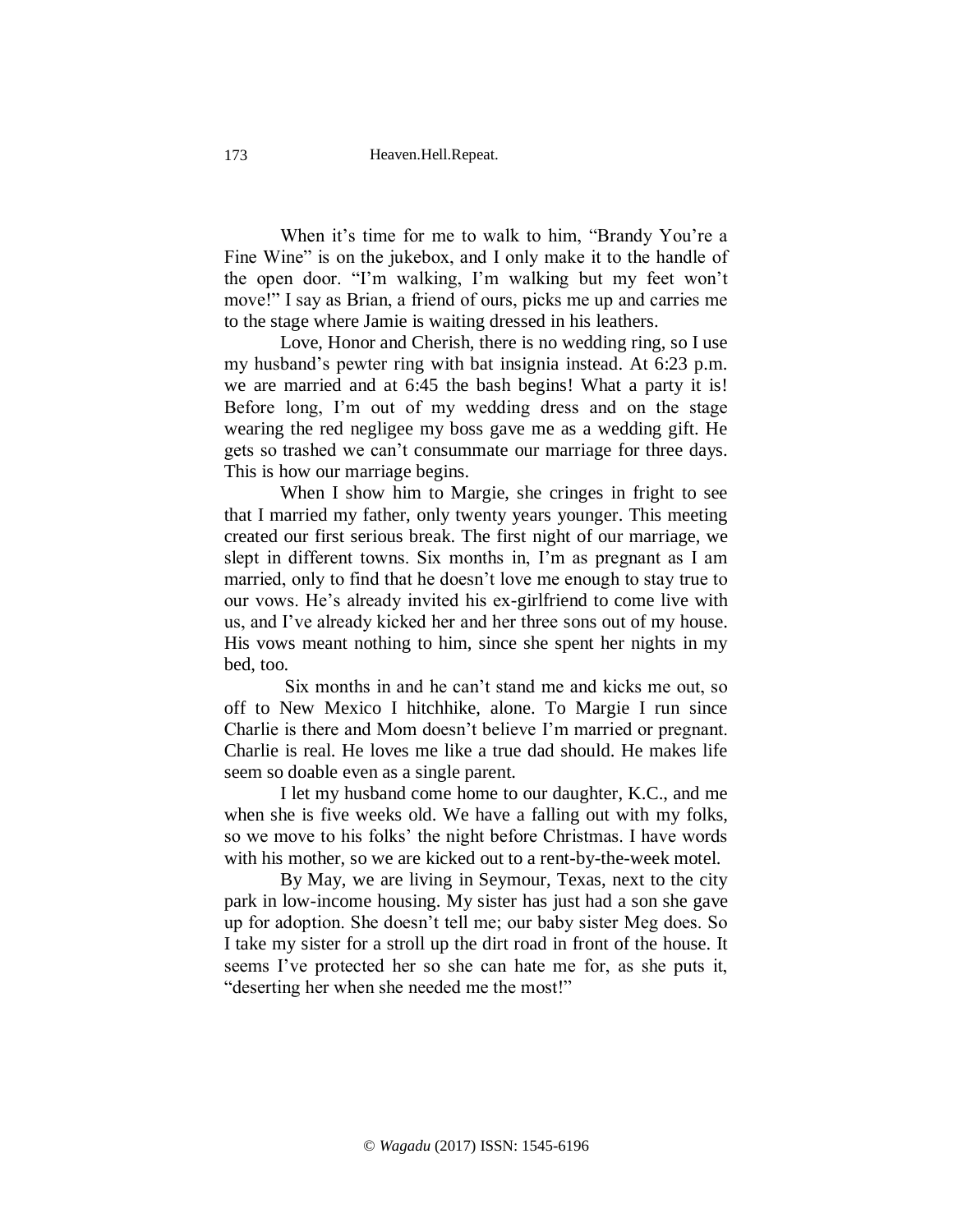I leave him taking K.C. before her first birthday in September, but go back to him in a few hours. We are back in Casper before the first freeze. We yo-yo between, together, and apart for the next two and a half years. She is shared between us, but not always without a fight. I learn that I'm pregnant again with our second child a day or two after he threatens my life holding a machete while I am backed against a wall, with no way out. Our daughter sees this, as well as our other fights. I take her with me wherever I go, never staying too long with any one person, preferring communal living. I'm still looking for acceptance and unconditional love in all the wrong places, and still feeling alone.

 I give him a second daughter, who I call Baby Girl, but he doubts that she is his own. So when she is six months old, we split for the last time. I tell him that I don't feel important enough to him. I ask K.C. who she wants to live with, letting her remain with her father when I walk out the door.

 Baby girl and me go to New Mexico to be with Margie because Charlie has had heart surgery. While I am there, my husband vanishes with our daughters to Texas to live with his girlfriend. I convince a mutual friend to give me his address so I can try to put my family back together.

K.C. is three, and I've brought her presents from my family and me for her birthday and Christmas, which I had just missed. While K.C. and Baby Girl play together, I beg and plead for him to come and be a husband to me and a father to our daughters. A family to make together against all odds. He lies and says "come get me tomorrow." When I arrive, he is not to be found, refusing to see me one last time. I guess he didn't want to see my face when he refused me.

#### **REPEAT**

I come back to Casper. I call home, throw a big party and acted as my partying, happy-go-lucky self. (Oh, how drunk I did get; I took his cousin to bed. My last child to carry is made this night.) In a low-rent, by-the-week joint called the Yellowstone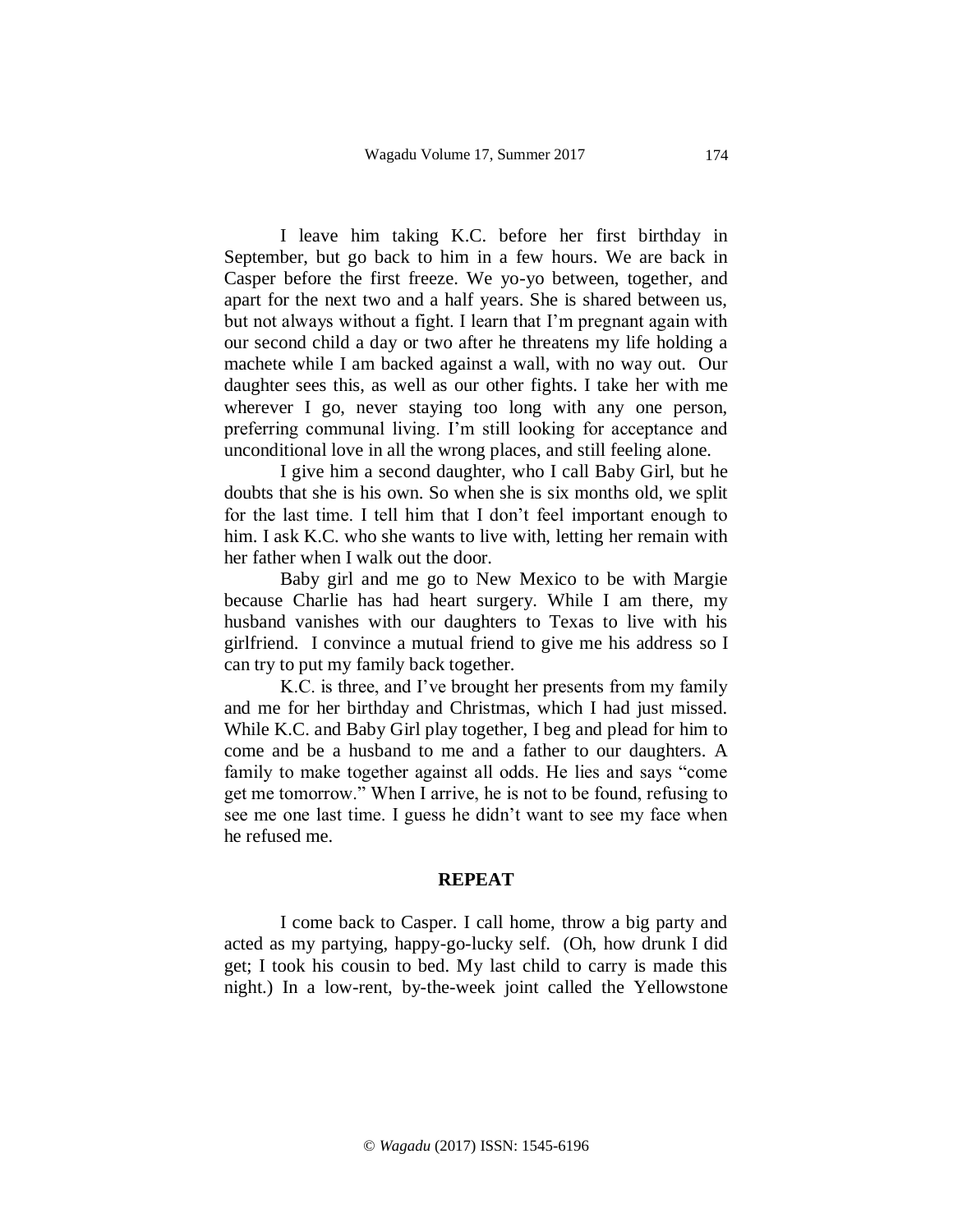Motel, I lived with Baby Girl, who tried to be good. It was through her I met a young man who became her worst nightmare. She would go to his room and watch him play Zelda on Playstation. He left the door open so she could run around from our place to his. It didn't take long to move him into my bed to fill those long cold nights. I sent my daughter away to my mother down south. On a bus, my mom came to take her to a safe haven that was once my own. Well loved and cared for a year.

 He took me away a piece at a time from friends and family. First, wanting to always be near, then moving us away to his family and friends. His job moved us even further away from everyone I knew, so on him I relied for all things. Once isolated from everyone I knew, it starts with a question: "Are you sure?" When I relay my day, I must dot every "i" and cross every "t." He slowly erodes my self-confidence with these questions. If he came back later and a single word was different in my talking, I was a liar about it all. Then it turned to statements of how I couldn't be trusted to take care of my own stuff, so I'm not fit to be a single parent. I need a man!

 One year to the day of him moving in, he accuses me of cheating that first Christmas day. I beg and plead as he yells and screams, grabbing and shaking me with all his might, punching and kicking the oak table apart. The longer I deny any wrongdoing the meaner he gets, until in desperation I say, "Yes, I cheated. I'm sorry. I lied." The house becomes quiet. He turns away, saying, "I knew I was right."

 My daughter is home for her brother's first birthday and Christmas. Margie and Charlie come home for a visit. Margie and Charlie drive a truck for a living. Margie is jealous because of my relaxed relationship with Charlie. She accuses me of having sex with him. She and my boyfriend feed off each other's insecurities while I'm out in the truck helping Charlie lower his blood pressure. I lay him down in his truck. The cold helps calm him down. He has to lower his blood pressure for eight full hours before it's safe to drive, and he absolutely has to leave in the morning to make his schedule.